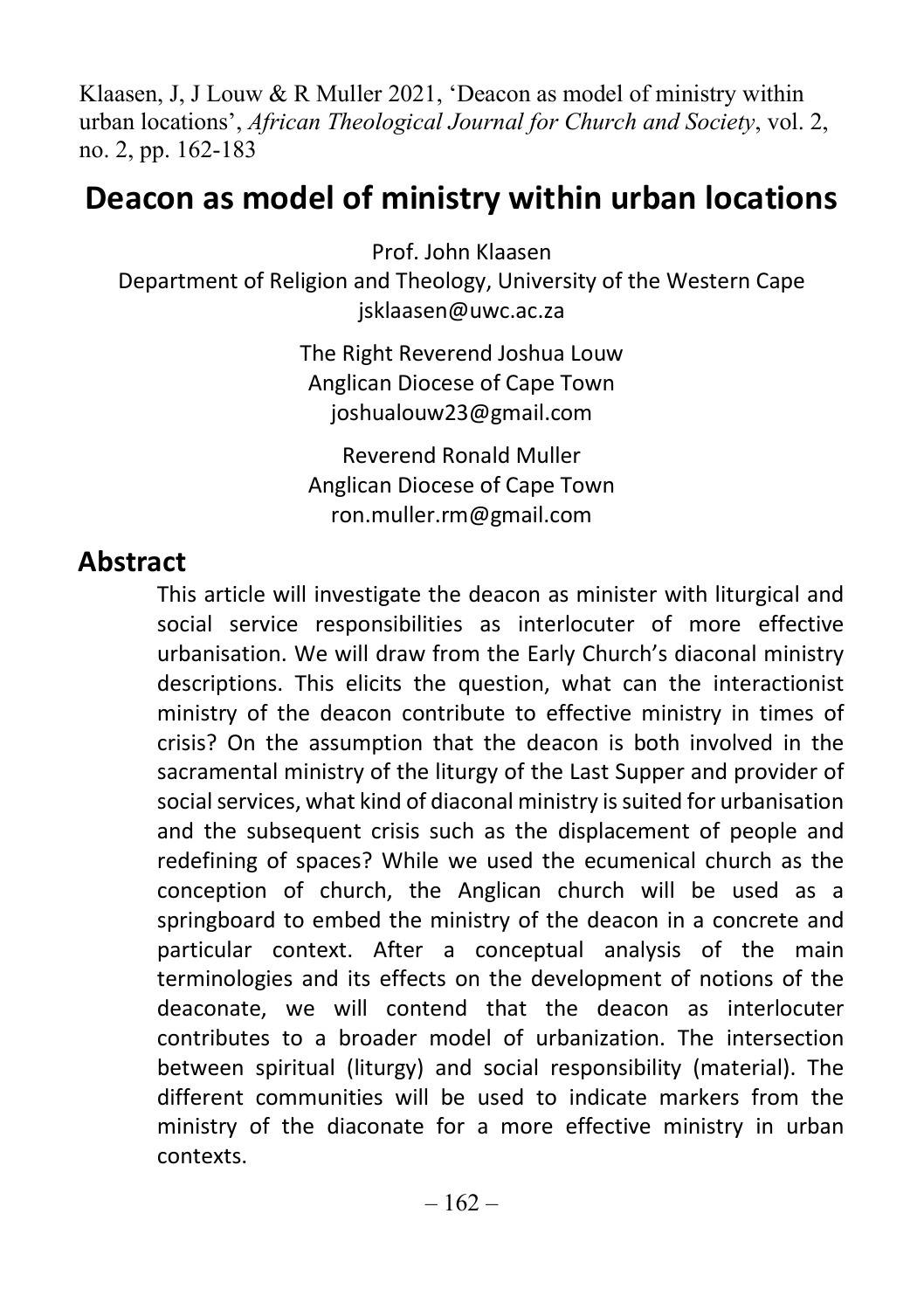### Introduction

The Anglican Church of Southern Africa has in recent times revived the ministry of the deacon. More prominent space has been given to diaconal ministry within the three-fold ministry of Bishop, Priest, and Deacon. Since the Lambeth Conference resolution of 1968, the deacon has become more than "an inferior office" (Lambeth Conference 1968). This article will investigate the deacon as minister with liturgical and social service responsibilities as interlocuter of more effective urbanisation. We will draw from the Early Church's diaconal ministry approaches. The Early Church combined liturgical ministry with social responsibilities without neglecting either of the ministries. This elicits the question, what can the interactionist ministry of the deacon contribute to effective ministry in times of crisis? On the assumption that the deacon is involved in both the sacramental ministry of the liturgy of the Last Supper and provision of social services, what kind of diaconal ministry is suited for urbanisation and the subsequent crisis such as the displacement of people and redefining of spaces? To understand the main arguments and perspectives of the two modes of diaconal ministry – liturgy and service – we will conduct a literature review, paying special attention to the ecumenical church. The Anglican Church will be used as a springboard to embed the ministry of the deacon in a concrete and particular context. We will also do a conceptual analysis of the main terminologies and its effects on the development of notions of the deaconate. Finally, we will suggest the deacon as interlocuter within two interactionist phenomena. The intersection between spiritual (liturgy) and social responsibility (material) and the different communities will be used to indicate markers from the ministry of the diaconate for a more effective ministry in urban contexts.

A community-oriented approach to urbanization with the deacon as interlocutor will have the following characteristics. The community assumes that tradition as a fluid and not static phenomenon takes seriously the history of the community. The particularity of the community includes the context and how current environment impacts of the wellbeing of the community. This emphasis on the p[articular and not the universal ensures that regeneration is critically engaged with. The persons within the community are relational and urbanization needs to reflect on the impact of so-called development for the residents and the environment.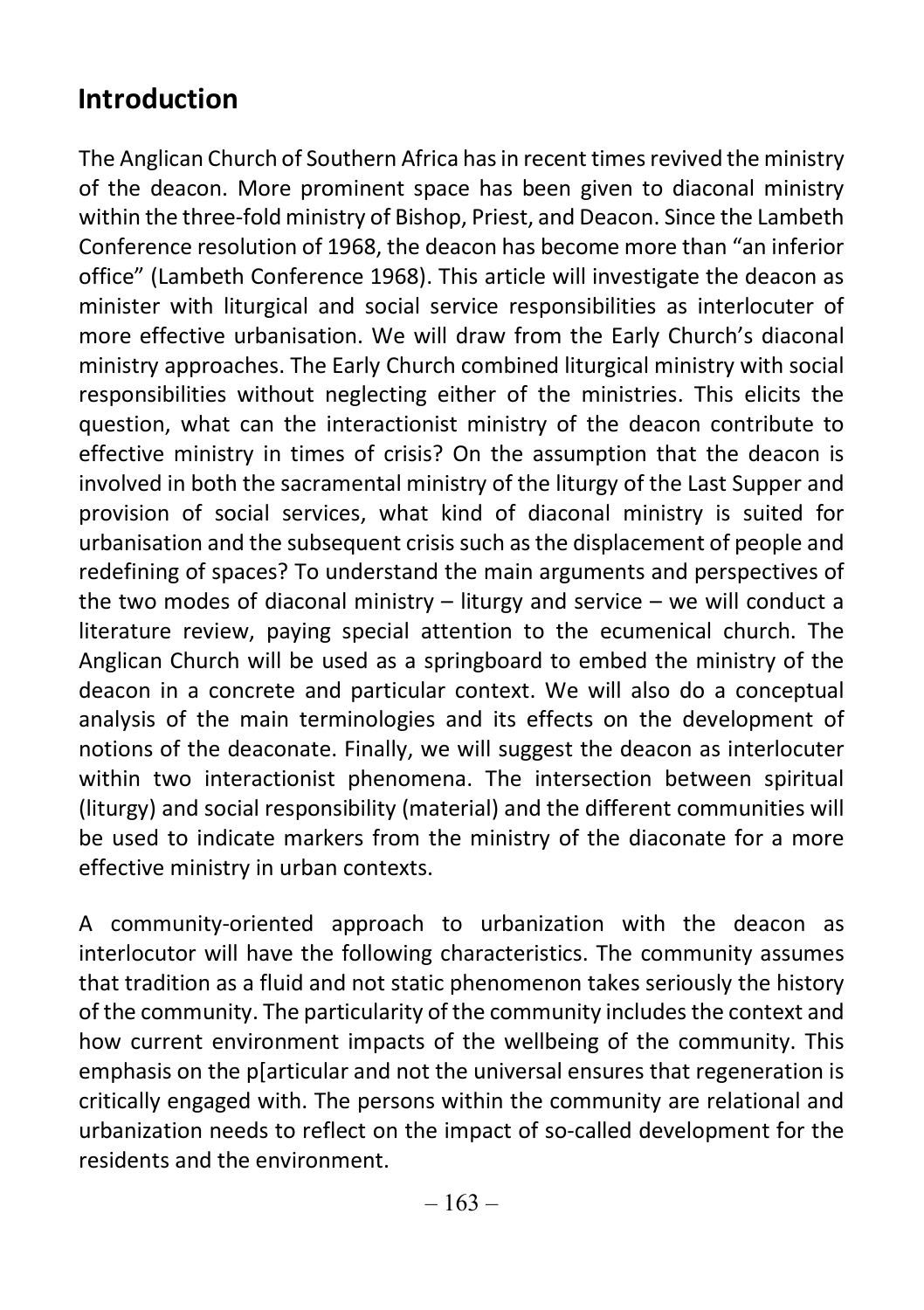#### Conceptualising urbanisation, urban ministry, and diaconate

"Urbanisation" is a contested concept with different descriptions, usages, and meanings. Business or financial institutions view urbanisation as an attempt to revitalise economies, modernise trade centres, and advance architecture. For the residents of urban areas, urbanisation might result in the rise of cost of living and possible displacement. Terms such as "urban renewal", "urban development", "urban revitalisation", "urban reconstruction", or even "urban renaissance" are used to describe a similar meaning to the upgrading of urban areas that have undergone some form of decay or degrading. Closely associated to these terms is the concept of "gentrification" which is a process of the development of urban areas through capitalist or neo-capitalist means at the expense of the poor. "The most well-known examples in South Africa are in Cape Town in neighbourhoods such as Woodstock, Salt River and the Bo-Kaap" (De Beer 2018:1-2). Areas such as Walmer Estate and Zonnebloem are fast becoming areas of gentrification with the houses of residents who have resided there for generations increasing at an alarming rate. These areas are attracting national and international investors because of their proximity to the city centre and the breath-taking scenery of the surrounding mountains and beaches of Cape Town. Despite the economic and environmental potential, South African cities like Cape Town have two kinds of communities. The one community is made up of wealthy people and institutions and the other consists of the marginalised and peripheral small business. The former community seeks to improve their own livelihoods by upscaling and modernising and the latter struggles for survival against an ever-increasing bureaucratic and technocratic system. Headley (2018:1) refers to these two opposing communities as "two faces to the city of Cape Town". Most know of "the face of the fun, beautiful 'world class' city with Table Mountain, great restaurants, and beautiful beaches". However, the "unseen face of the city" houses a large proportion of the city's population, especially the "marginalised communities, overcrowded townships and underserviced informal settlements".

By "urban ministry" we refer to the response of the churches to the growing urbanisation of South African cities. The National Planning Commission predicted an unprecedented growth in the urban areas of South Africa. The towns and cities of the country "are now home to more than 60% of the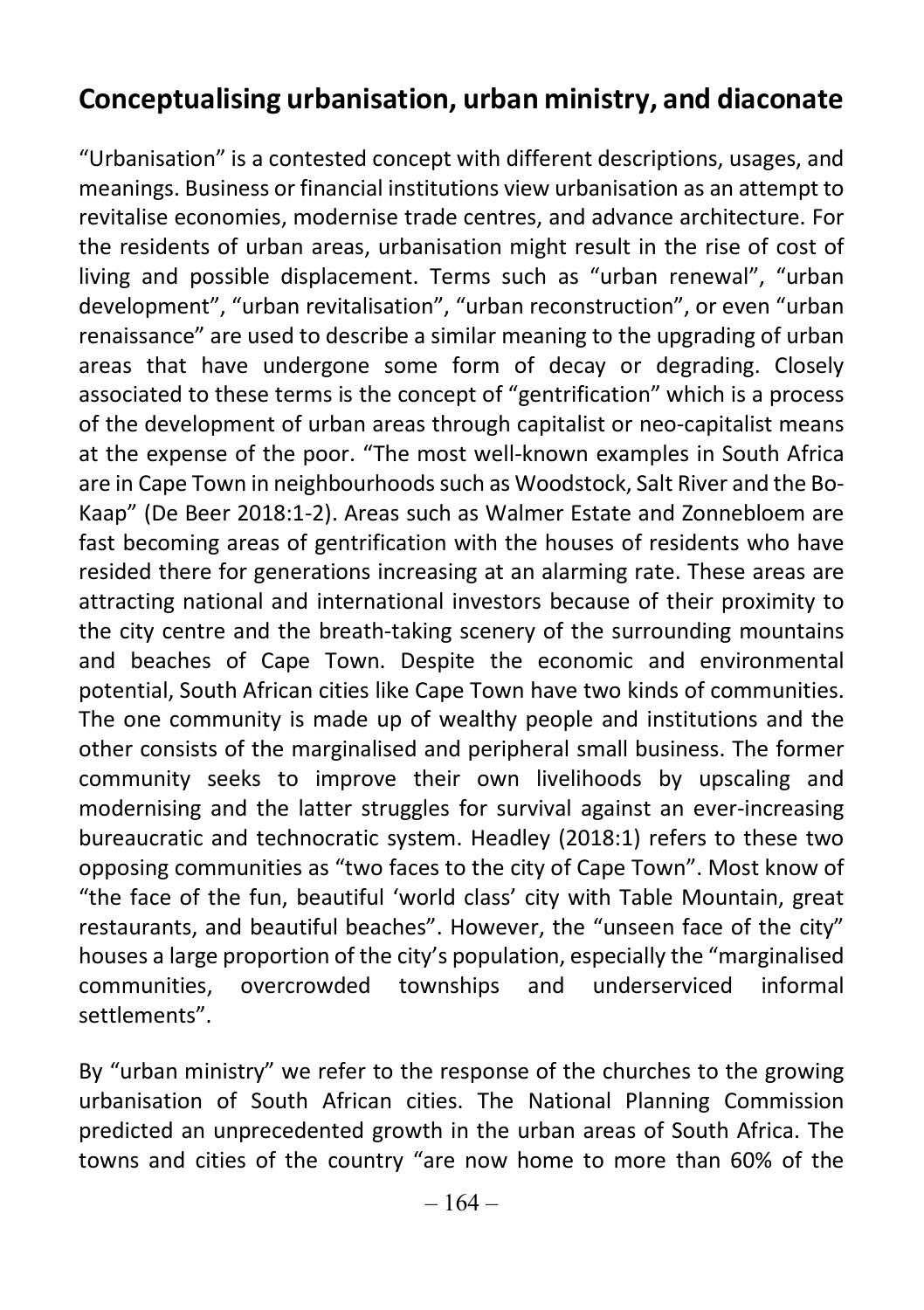national population and account for 80 percent of economic activity … with these percentages to increase". With the rising unemployment of youth, growing poverty levels, and the lack of adequate growth of infrastructure, the Commission predicts that by 2025 the urban spaces would have increased and become overpopulated, poverty will soar, and the environment will be more polluted and socially vulnerable (National Planning Commission, n.d., in Swart and de Beer 2014:1).

Urban ministry is concerned with the renewal or development of the urban areas. Urban ministry is about the presence of the church in various forms in the lives of the residents as well as the different economic or social processes, activities, and policies. It is particularly concerned with the approaches to renewal and development and the consequences for the people affected by urbanisation. Ministry can take various forms. Ribbens & De Beer (2017) identified three rituals of African urban Christianity in their research on urbanisation in the City of Tshwane. In terms of prayer, they conclude,

The churches we encountered in the city of Tshwane are praying churches. Prayer is an everyday performance action. During the focus group and World Café conversations, when we asked how the church is responding to the happening in the city and how the church is innovating, prayer was repeatedly mentioned (Ribbens & De Beer 2017:8).

In the City of Cape Town, the Anglican Cathedral bells at specific times and the other mainline churches' daily worship services are similar occasions of prayer for the city and its people.

The Bible or the Word of God is another means of change, conversion, or transformation within the context of urban spaces. The reciting of Scripture does not only provide knowledge about the importance of the ritual of reading Scripture for the first Christian communities, but it provides the narratives of God's salvific work, Jesus' redemptive acts, and the Holy Spirit's sanctification of the marginalised, the weak, outcasts and lowly. According to Ribbens and De Beer (2017:9), the churches that participated in their research attest to the role of the Bible in "personal morality", "interpersonal and familial relationships", and "advocacy work". James (2015:49) rightly propounds that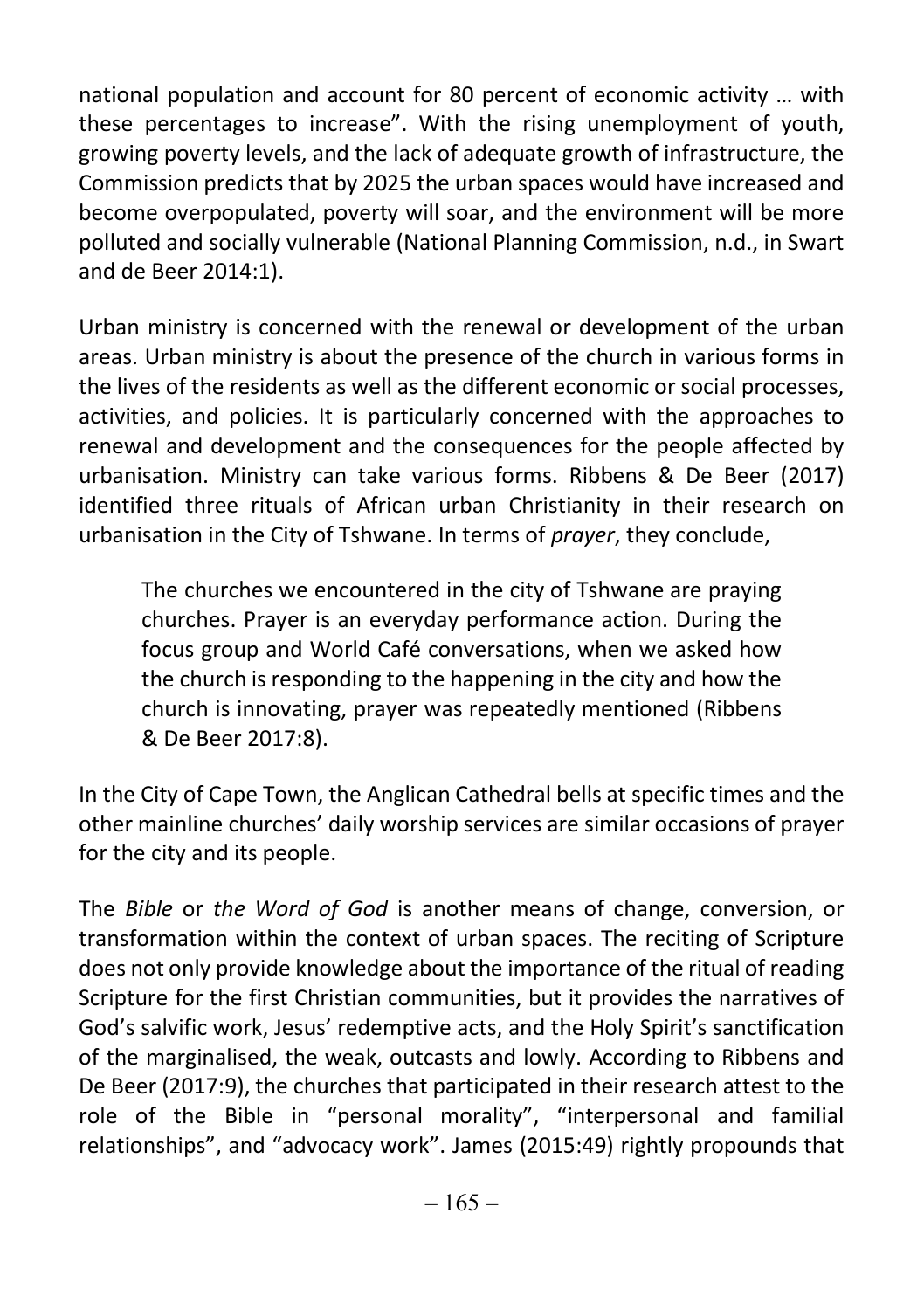reflection on the biblical texts through the lens of urbanisation and reading the urban contexts through biblical reflection draws a deeper level of consciousness about themes such as justice, restoration, reconciliation, lamentation, and hope. Bible reading in relation to the particular urban contexts draws the readers into the world of the first century Christians who had to overcome displacements, identity reformulations, and marginalisation.

Churches in the city and surrounding urban areas are spaces of renewal, sustenance, restoration, and reconciliation. Church buildings are symbols of hope and those who withdraw to it during worship services connect the healing and restoration of the Christian tradition with the ever-increasing changes of the urban places and processes. Worship is the connection of the world of the secular and the encounter with the sacred through adoration and awareness of God. Saliers (2014) asserts that,

Worship is a revelatory activity. Broadly conceived, worship is the human response to the mystery of God's being and selfcommunication. Whether communal (liturgical) or individual (devotional), worship is not a theory about God and the world, but a set of practices, experiences, and fundamental dispositions toward what is deemed most sacred.

Ribbens and De Beer (2017) observed that during their World Café and focus groups, worship was the third experience that the co-researchers affirmed along with prayer and the Bible. Singing as empowerment amongst the youth was particularly relevant against the social and economic deprivation of the young people. Youth choirs and other creative liturgical acts are innovations that the church uses to involve young people in their own resistance against social ills such drug abuse, unemployment, generational gaps, and cultural shifts. Worship, and in particular music, both in terms of types and application, is a determining factor for their choice of church. The youth

[S]ifted through a self-directed approval system on song selection, local choruses, hymn book, instrumentation or some amalgamation … Not only does the practiced ritual of song influence decisions about why, where and how a person joins a church, it also developed what churches perceived as negative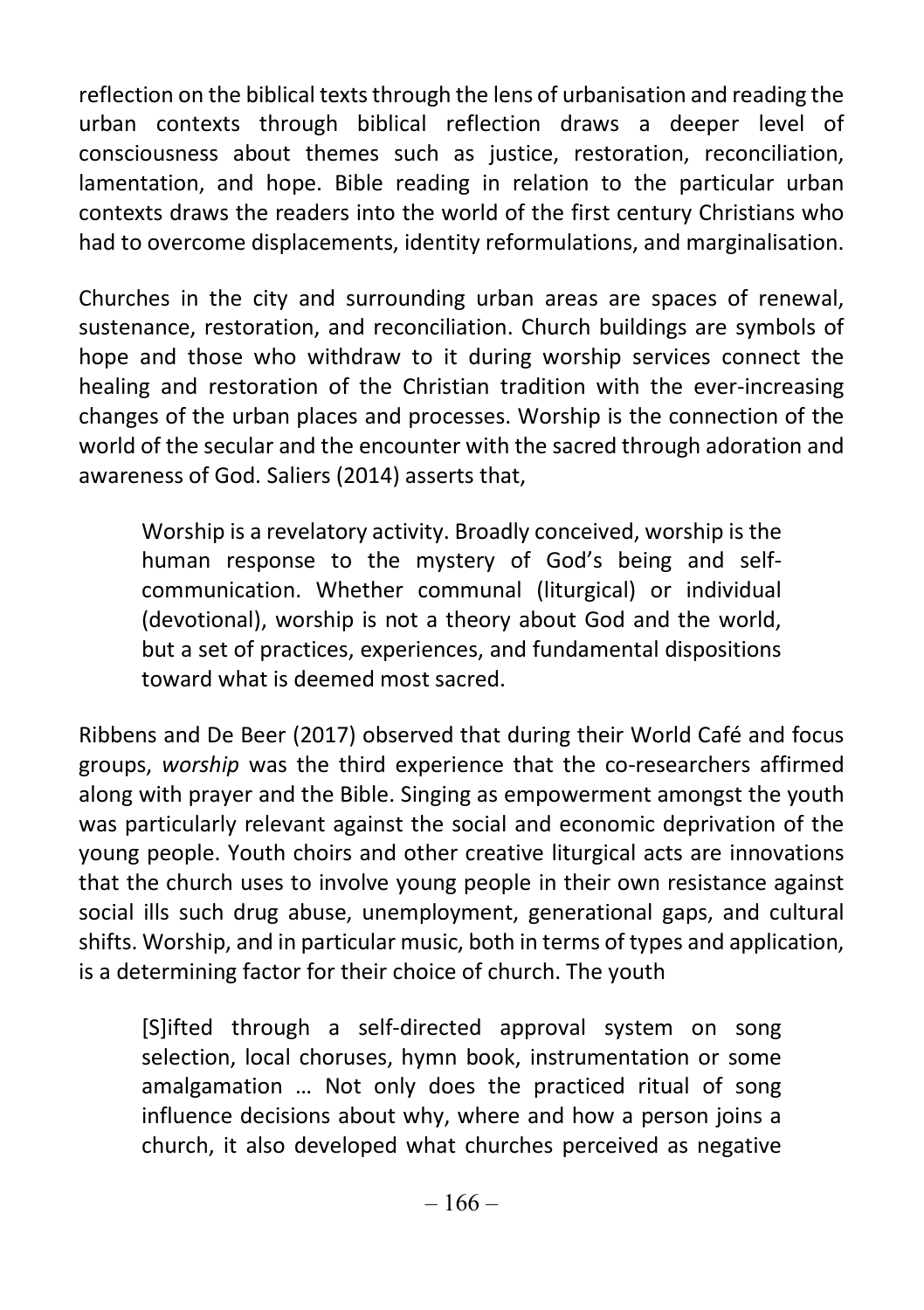and positive forms of competition with other churches (Ribbens & De Beer 2017:9-10).

Worship develops from the experiences of the contexts. The procession of the gospel from the congregation to the preacher symbolises that the Word finds meaning in the experiences of the congregation to the preacher who then communicates the meaning of the particular experiences of the congregation through the interpretation and application of the Scripture. This is a bottomup approach from which the experiences of the people become the lens for understanding Scripture in light of the urban experiences. Saliers (2014:297) contends that worship will progress to the interconnection between service and worship, liturgy and action, Saliers asserts that;

'love of God and love of neighbour' justice and prayer, scripture and worship. Worship is the connection between the gathering in adoration of God and sending into the world to serve.

The conclusion prayer at the end of the Anglican liturgy of the Eucharist demonstrates this unbroken connection of worship and service,

Father almighty we offer ourselves to you as a living sacrifice in Jesus Christ out Lord. Send us out into the world in the power of the Holy Spirit to live and work to your praise and glory (Anglican Prayer Book 1989:129).

This threefold urban ministry of prayer, Scripture and worship reflects the broad contribution that the church makes to urban spaces and the regeneration of these spaces. Prayer, Scripture, and worship provides spiritual capital to those who reside and those who work within the confines of urban spaces. Persons within urban surroundings are able to reflect on the challenges resulting from urbanisation. The displacement of people and alienation of small-scale businesses from the technocratic and competitive environment of regenerated urban settings gives rise to serious questions about the meaning of life in fluctuating (fluxuating) circumstances and fluid identities. The spiritual capital of the church is an important resource for development.

A fourth element of ministry is one that we refer to as the lived spiritual experience of the displaced. Spiritual lived experience is not just interpreted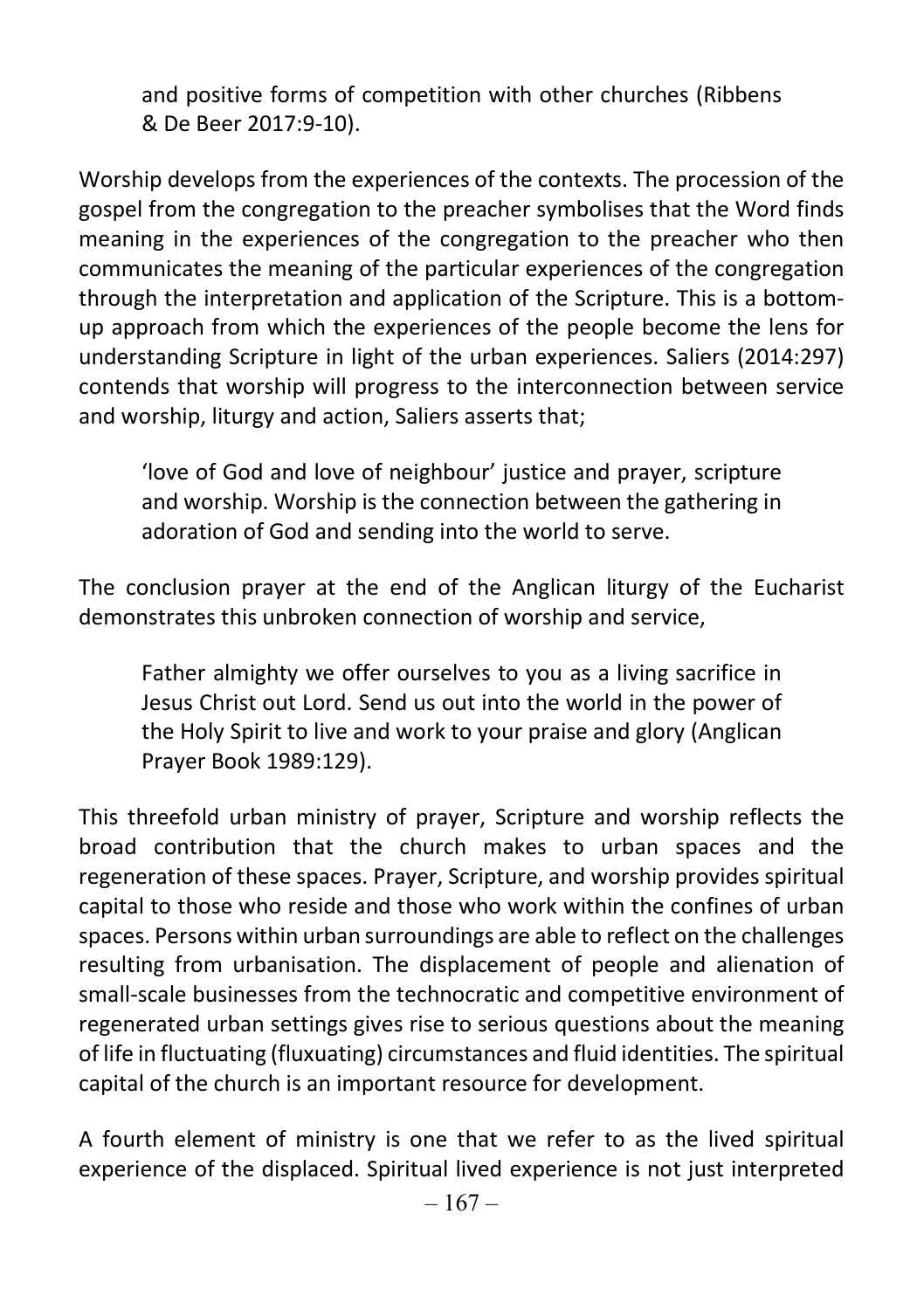situations or actions of people, but is the meaning that is given to the actual experiences of people. It is not experience that is interpreted by a third party, but its authenticity is measured by the meaning that a person gives to their own experiences. This is possible through the telling of narratives. Lived spiritual experience is the meaning that people give to their experiences through the narratives of their lives and how their narratives are aligned with the narrative of Jesus Christ. Lived spiritual experience is the particular experience of a group of people who finds meaning in their urban experience or the experience of urbanisation through their own narratives and that of Jesus' birth, ministry, death, and resurrection.

Spiritual experiences are the context embedded in urbanisation and the results of the regeneration of urban areas or cities. The context of the urban spaces and displacements are the fourth element within the interconnected ministry in urban settings. The experience of loss of community, familial relationships, identity, sense of self-development and friendships are the circumstances and realities of the people who reside within the regenerative or urban spaces. These lived experiences are not only secular but within a country such as South Africa with an overwhelming Christian population, the sacred and secular intertwine so that experiences take on a spiritual dimension. Or at the very least, the secular is closely connected with the spiritual so that meaningmaking includes a spiritual hermeneutic.

The boundary dissolves between so-called church activity and everyday life and ordinary practices. Smith's social imagery and Gornik's observation identify the essentiality of bodily expression and everydayness (Ribbens and De Beer 2017:8).

Our contribution to urban ministry lies in the deacon as the invisible bridge or faded boundary that fuses the secular and the spiritual. The deacon plays a role that causes the continuum of the lived experience as spiritual lived experiences.

Our contention is that ministry in the form of prayer, Scripture, and worship does not adequately address the neo-liberal and materialistic emphasis of urbanisation. What is needed is an urban ministry that contributes to a more wholistic approach to urbanisation. We contend that the ministry of the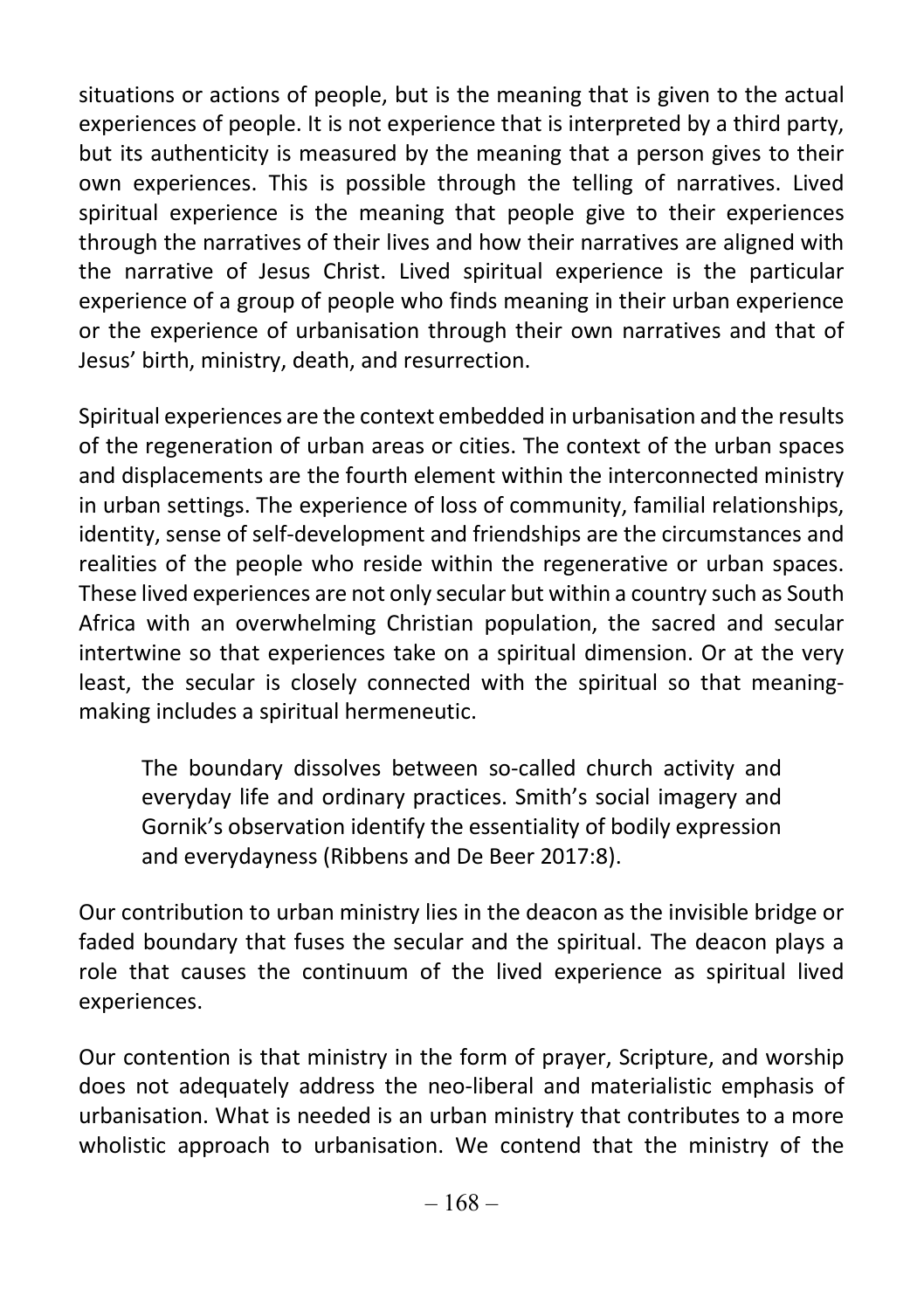diaconate is more effective for a more inclusive approach to urbanisation. The diaconate addresses the shortcomings of the broad ministry of prayer, Scripture, and worship, and keeps in tension the liturgical and social responsibility ministries. The ministry of the diaconate engages with the narrow approach to urbanisation and the top-down approach of the church's ministry towards urban regeneration.

#### Diaconia, diaconal ecclesiology and deacon

The terms "diaconia", "diaconal church" and "deacon" are interrelated, and a clearer conceptualisation of deacon is subject to an analysis of the other two terms. Diaconia as the overarching term for all social responsibility ministry of the church is itself a contested one with varied and multiple meanings. The varied meanings and use of the term diaconia do not lend itself to a precise definition. Even when the term is taken from the Greek it is not confined to a narrow, specific definition (Nordstokke 2009:6). The term is also highly contested. The overemphasis of aid from the North to the South or from Northern Europe to other parts of the world came under severe criticism from the South. From the 1980s the shift was towards the ecclesial nature and the works of justice, inequality, and poverty (Nordstokke 2012:188).

The term diaconia can be traced back to the New Testament usage which refers to service or ministry and a particular reference to the ministry of the deacon. The word also refers specifically to acts and functions of "intermediary agents and messengers". In the Pauline letters Paul refers to himself as a "servant" or "messenger bearer" or "ambassador" which carries the same connotation as the deacon (Christensen 2019:42-43). The ministry or acts of diaconia are providing for the needy and homeless, looking after the widows, tending to the sick, and serving the poor (Christensen 2019:43). The Early Church served the poor, practiced hospitality, and visited the sick, which is sometimes viewed as one of the reasons for the rapid and vast expansion of the church in its early inception (World Council of Churches 2017:18).

Under the leadership of St Lawrence, known as 'the defender of the poor', the deacons in Rome had developed an extensive charitable outreach by the middle of the  $3<sup>rd</sup>$  century. During the time of Emperor Constantine, who granted the Church public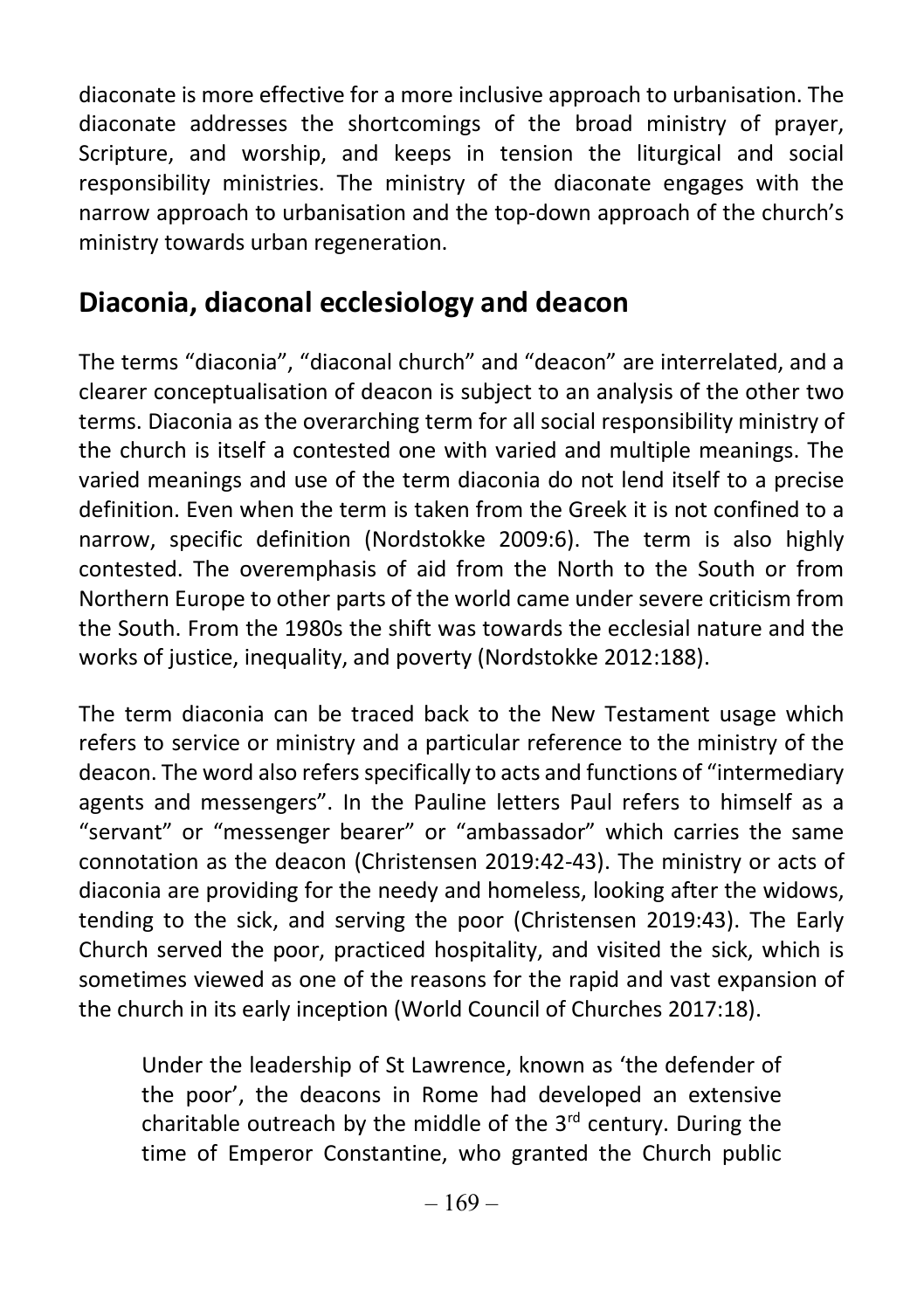recognition, the first church hospitals were established. St Basil (+379) built a famous hospital in Caesarea in Cappadocia; it 'had the dimensions of a city; St Fabiola (+399) founded a hospital in Rome (World Council of Churches 2017).

This period of the first few centuries is the most significant period of the deacons and later also the deaconesses. Texts such as the Didache chapter 15, the First Letter of Clement around the year 100, The Shepherd of Hermas, and Apostolic Constitutions from the 4<sup>th</sup> century all attest to the prominence of the deacon. The ministry of the deacon is both liturgical (Didache and 1 Clement) and includes social responsibility, such as visiting the sick and widowers (The Shepherd of Hermas and Apostolic Constitutions) (in Christensen 2019:44).

These two notions dominated the ministry of the deacon even into the period of the Reformation. Reformers such as Luther and Calvin supported the order of the deacon, and Calvin even used the Early Church's model of widows working for the church as a structure for deaconesses. We find a good example in the work of Katharina Zell of Strasbourg who organised the care of refugees arriving in the city.

'we ought to exercise and practice toward one another our office (commended to us by God), the ministry and office of care and love'. Regarding the role of women in the wider reformation movement, it is worth mentioning that the Mennonites were one of the first to include both deacons and deaconesses in their communities (Christensen 2019:48-49).

In the mainline churches such as The Anglican Church in Southern Africa, the diaconate has reclaimed its position within the three-fold ministry of Bishop, Priest and Deacon. In many dioceses the deacon has become a permanent order which signifies the break from the transition status of the diaconate. A similar shift has taken place within the Roman Catholic Church with the association of caritas with diaconia (Klaasen 2020:123). There is also an emergence of contemporary concepts such as ubuntu (Dietrich 2019), empowerment and (Nordstokke 2012), that gives meaning to diaconia. Knoetze (2019:158-159) has also formulated a relational diaconal ecclesiology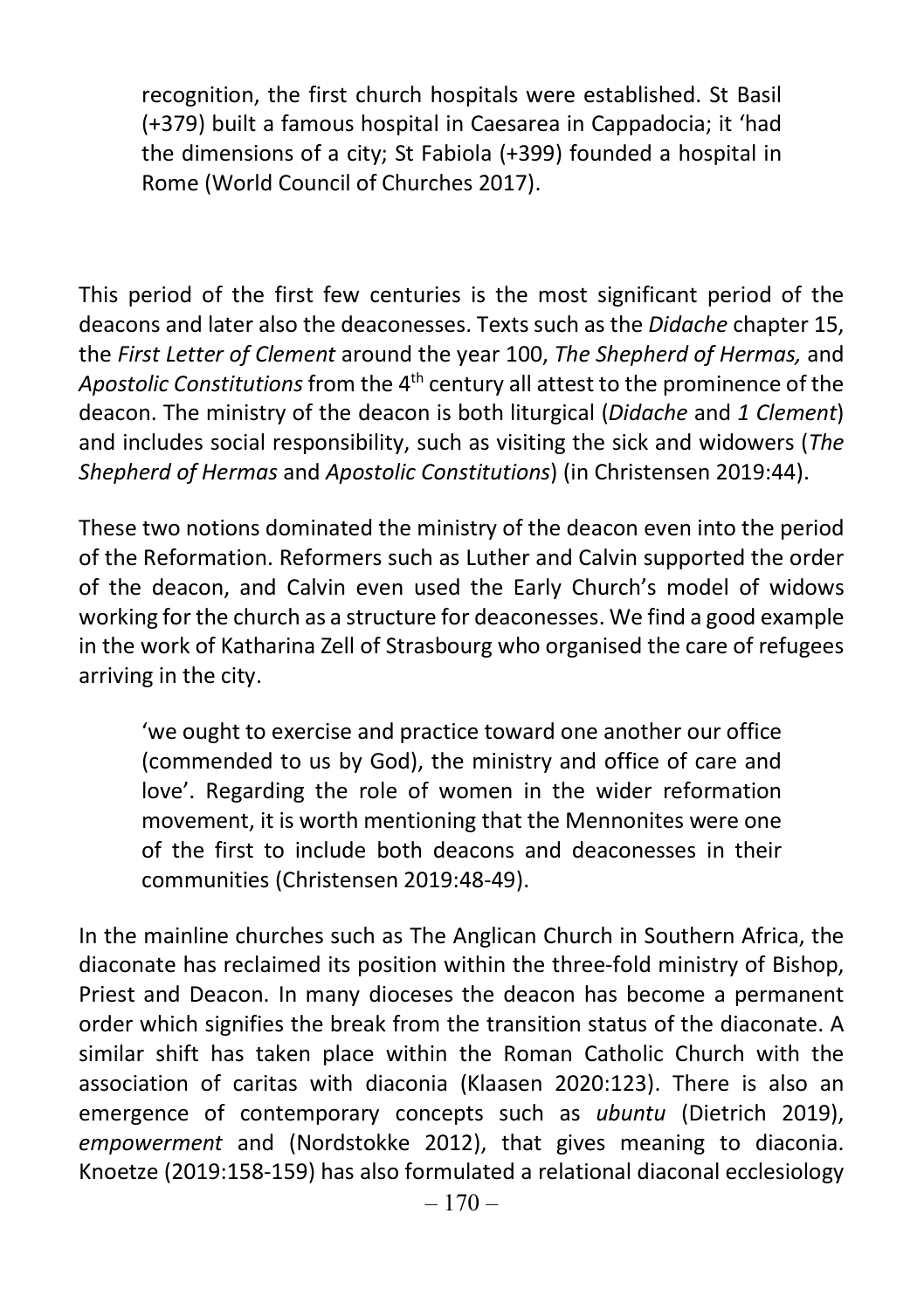which emphasises the function of the church according to a Trinitarian perspective. These contributions indicate the contributions to the ministry and office of deacon.

The diaconal ministry has many aspects, and throughout the history of the Christian church the ministry has been shaped by the different contexts and circumstances of the spaces and places where the churches responded to urbanisation. The deacon has developed into a specialised ministry and in many denominations social work, chaplaincy, medical workers, and community leaders form part of the group of qualified occupations that are involved in diaconal ministry.

There is a clear connection of the issues that are involved in urbanisation and diaconal ministry. Social responsibility, human capital, reconfiguration of spaces, destabilising of fixed identities and the material value or devalue of residency are some of the overlapping issues of urbanisation and the ministry of the diaconate. Our interest lies with the contribution that diaconal ministry and the diaconate in particular can make to a more wholistic approach to the renewing of urban places and persons. How can the diaconate foster a dialogue between urbanisation and the affected people that become marginalised and alienated in their own spaces which they have occupied for generations? The interconnectedness of the three terms – diaconal, deacon, and diaconal ecclesiology – will form the broad understanding of the ministry of the deacon. In this sense, the deacon becomes an interlocutor between the sacred (spiritual) and the secular (material). It connects both into a whole and not a dichotomy.

#### Diaconate – interlocuter of wholistic urbanisation

Urban ministry is becoming more relevant as the urban areas are experiencing regeneration. We will use the term "regeneration of the urban" as it reflects the kind of urbanisation that should take place in South Africa. De Beer (2018) describes regeneration as the attempt to upgrade and restore hurtful communities in ways that are self-determining, personally responsible, and generationally sensitive. Regeneration differs from gentrification which is economic and prosperity driven. Gentrification is based on the agendas of the middle class and those with materialist wealth at the expense of the poor and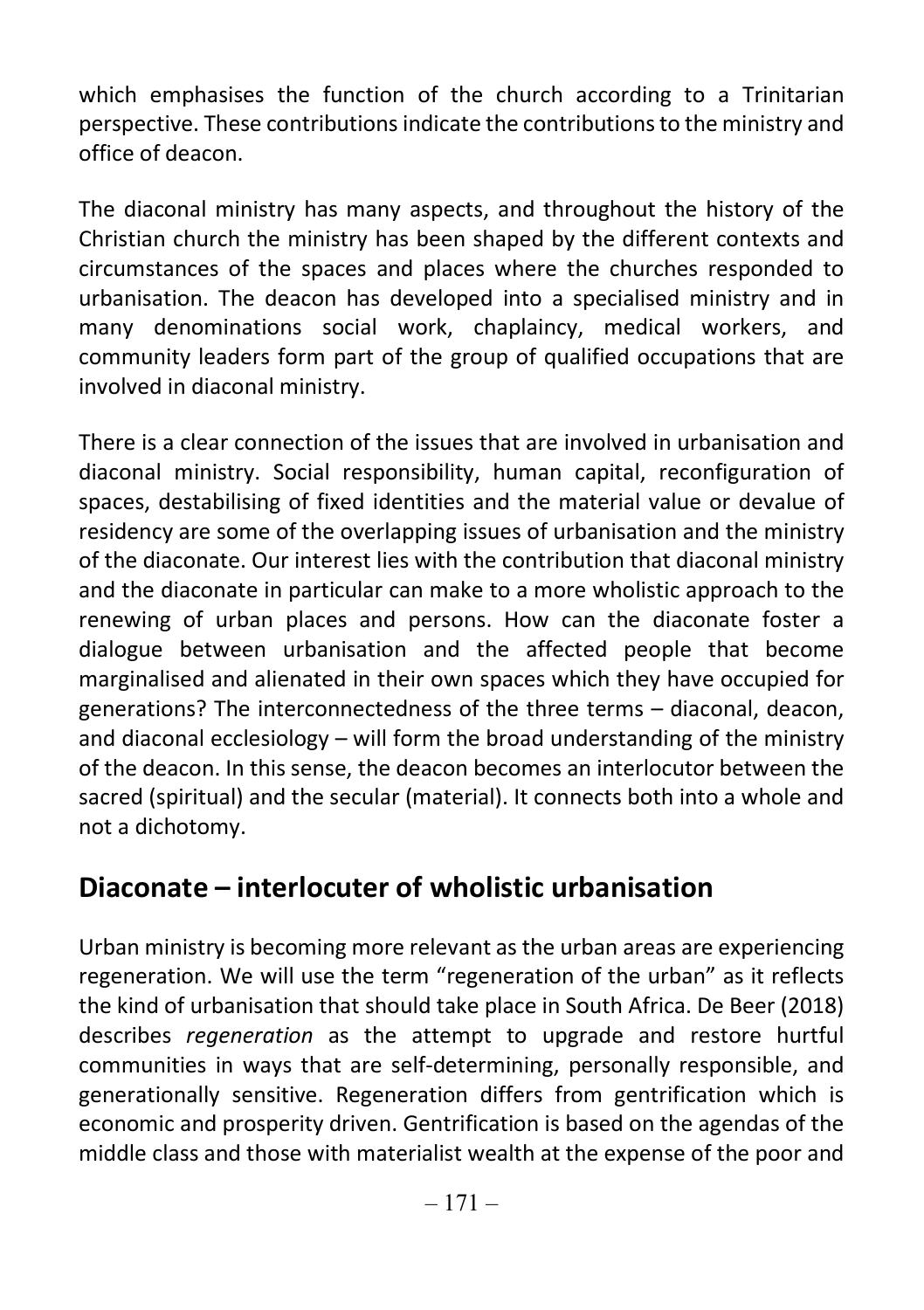marginalised who generally make up the residents of the urban areas. Regeneration takes the agency and experiences of the poor as the starting point for any kind of renewal or development. De Beer finds the definition of Roberts (2000) a more inclusive one than the classical narrow economic. Roberts defines urban regeneration as

… comprehensive and integrated vision and action which seek to resolve urban problems and bring about a lasting improvement in the economic, physical, social and environmental condition of an area, that has been subject to change or offers opportunities for improvement.

De Beer revised Roberts' broad definition making it more practical and specific,

Comprehensive and integrated vision and action which seek to address urban challenges in changing or deteriorating urban neighbourhoods, bringing about lasting improvement in the economic, physical, social and environmental conditions of an area, through broad-based collaborative approaches, building on local assets and resources, focusing on improvement and integration without displacement, optimizing benefits for local people and institutions, and facilitating radical social inclusion (De Beer 2018:2-3).

Firstly, the definition espoused by De Beer takes into consideration the traditional space allocation and the occupation of the urban spaces. Secondly, De Beer also considers the African worldview and how the land relates to personhood and identity within the cosmology of material and spirit interlinks. Thirdly, De Beer takes seriously the human capital of the residents and how agency of the marginalised becomes the centre. Fourthly, the definition includes the interconnectedness of persons, institutions, and the environment, and how these relate to the common good. It is within this more inclusive approach of urbanisation that we seek to contribute. The deacon as interlocutor might be a theological contribution to the debate about urbanisation.

"Interlocutor" is defined as "as one who takes part in dialogue or conversation" and "a man in the middle of the line in a minstrel show who questions the end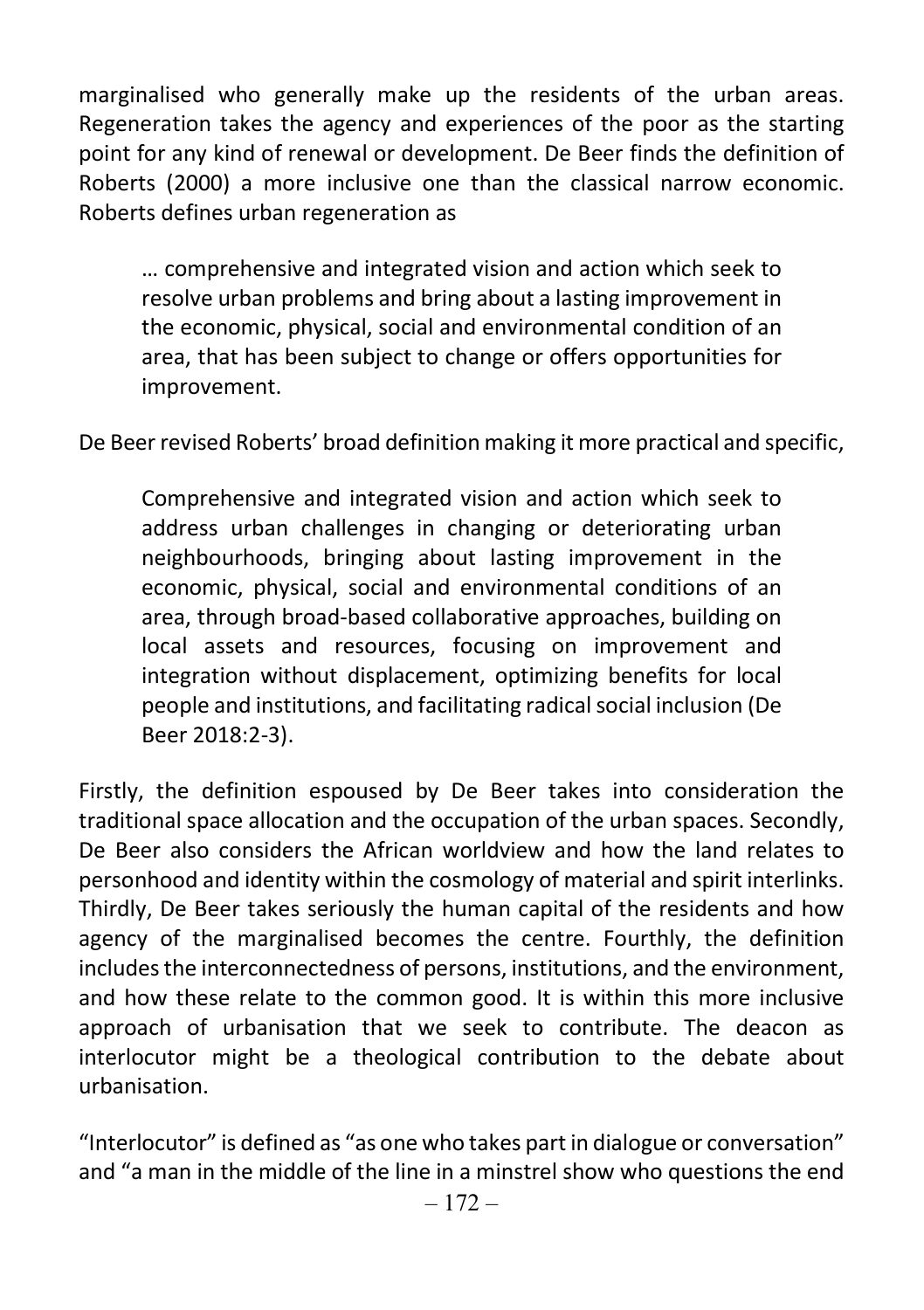men and acts as leader" (Merriam Webster Dictionary, n.d.). The interlocutor is a powerful symbol who engages and encourages dialogue between different parties. In the second definition, the interlocutor occupies a powerful position that connects different parties while engaging in the goal of the dialogue. The interlocutor keeps differences together by securing the involvement of different persons or groups for the end.

## Liturgy and social responsibility

The deaconate has a history of primary involvement in the social responsibility of the church and the liturgy of the church. The Early Church did not make a distinction between the liturgical ministry and the social engagement of the deacon. Deacons were involved in the liturgy of the Holy Eucharist and along with the bishops they were responsible for the preparation and distribution of the bread and wine. The Holy Eucharist, the centre of the life of the congregation, was the ministerial function of the deacon. In the Didache, the Holy Eucharist is listed immediately after the instruction to appoint deacons "worthy of the Lord". First Clement also mentions the liturgical role of bishops and deacons for the functioning of the church. Coupled with the liturgical role is the mentioning of the social role of the deacons. The rich are encouraged to provide for the poor and the poor are reminded that God provides for their needs. Just like 1 Clement and the Didache, Bishop Ignatius also emphasised the role of the deacon within the Early Church. He refers to the deacons as "fellow servants", implying that deacons follow the example of Jesus and bishops who serve the communities without prejudice. The Shephard of Hermas affirms the tradition as passing down ministry. Like the apostles, bishops, and teachers, deacons also take care of the orphans and widows, and their agency is consecrated by the church. The Apostolic Fathers sum up the dual ministry of deacons as follows:

[To] assist the bishop in many different ways: to carry messages, to travel about, to serve, in doing home visits, minister to the sick, in celebrating Eucharist, helping at baptism and saying prayers. For instance, after the Eucharist the deacon must pray for the whole Church and the peace of the universe (Christensen 2019:44-45).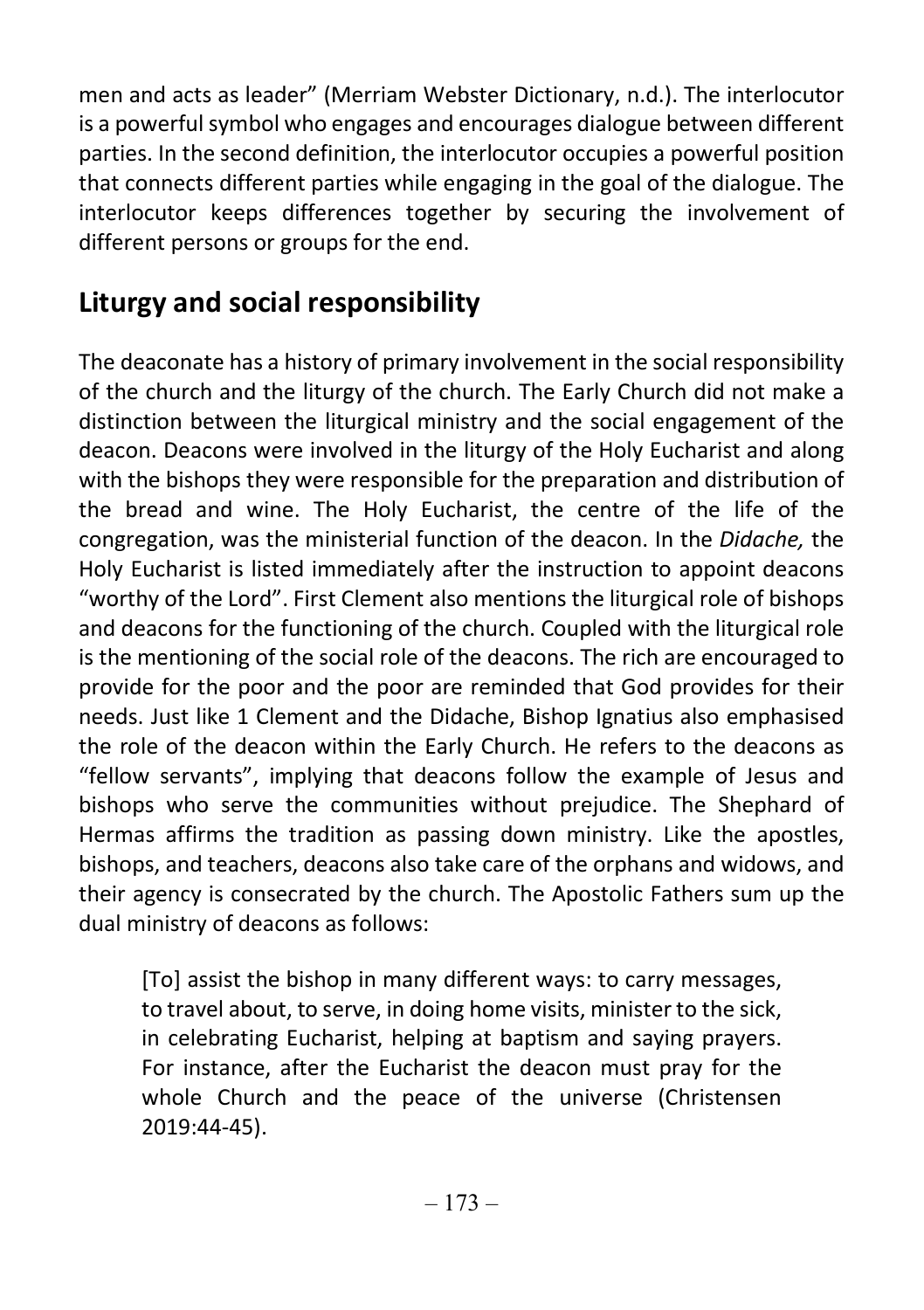This prayer is done publicly by the deacon at the end of the liturgy of the Holy Eucharist: "Go in peace to love and serve the Lord" and the people respond "In the name of Christ. Amen" (Anglian Prayer Book 1989:129).

Within the Early Church's ministry of the deacon is the intersection of the liturgy and social responsibilities. This intersection is kept in tension by the deacon who plays a leading role in the preparation and leading of the liturgy. The deacon leads the synaxis, the prayers, reads the gospel, assists at the Lord's table, and commissions the people to exercise agency in the world in the name of Christ. The deacon also comes to the liturgy with the needs of the world and the needs are embedded in the liturgical movement from suffering to healing. This movement from outside to inside and then to the outside is kept in creative tension by the deacon who is actively involved in the lived experiences of the people and the holiness of the saving grace of God.

It is this movement from urbanisation and its effects on communities to the hope of healing and restoring that is led by the deacon. The distinctive role of the deacon is connecting the social work and responsibility with the spiritual. The regeneration or urbanisation of urban spaces is not only a social, political, or economic process. It is a spiritual process with a spiritual dimension. The deacon brings to housing projects, expansion of business infrastructure, technology and buildings, the spiritual needs and spiritual capital that economic and materialistic approaches to urbanisation neglects. As interlocutor, the deacon adds to the technical and human skills the ritual and symbolic meanings of the spaces that undergird the social cohesion and cultural dimensions of the people. For example, land is a sacred entity that forms a part of the identity of people. The deacon as servant of the church plays an important role in the sacrilege of the land and can play an important role in an approach to land development that recognised the sanctity of the land.

Whereas urbanisation or gentrification divides, forcibly removes, splits into centre and margins, spirituality unites and shares responsibility for the common good. Spirituality that is rooted in the Trinitarian God of Christians acknowledges differences but does not divide for the sake of prosperity of one group over the other or one person over another person. Dietrich (2014)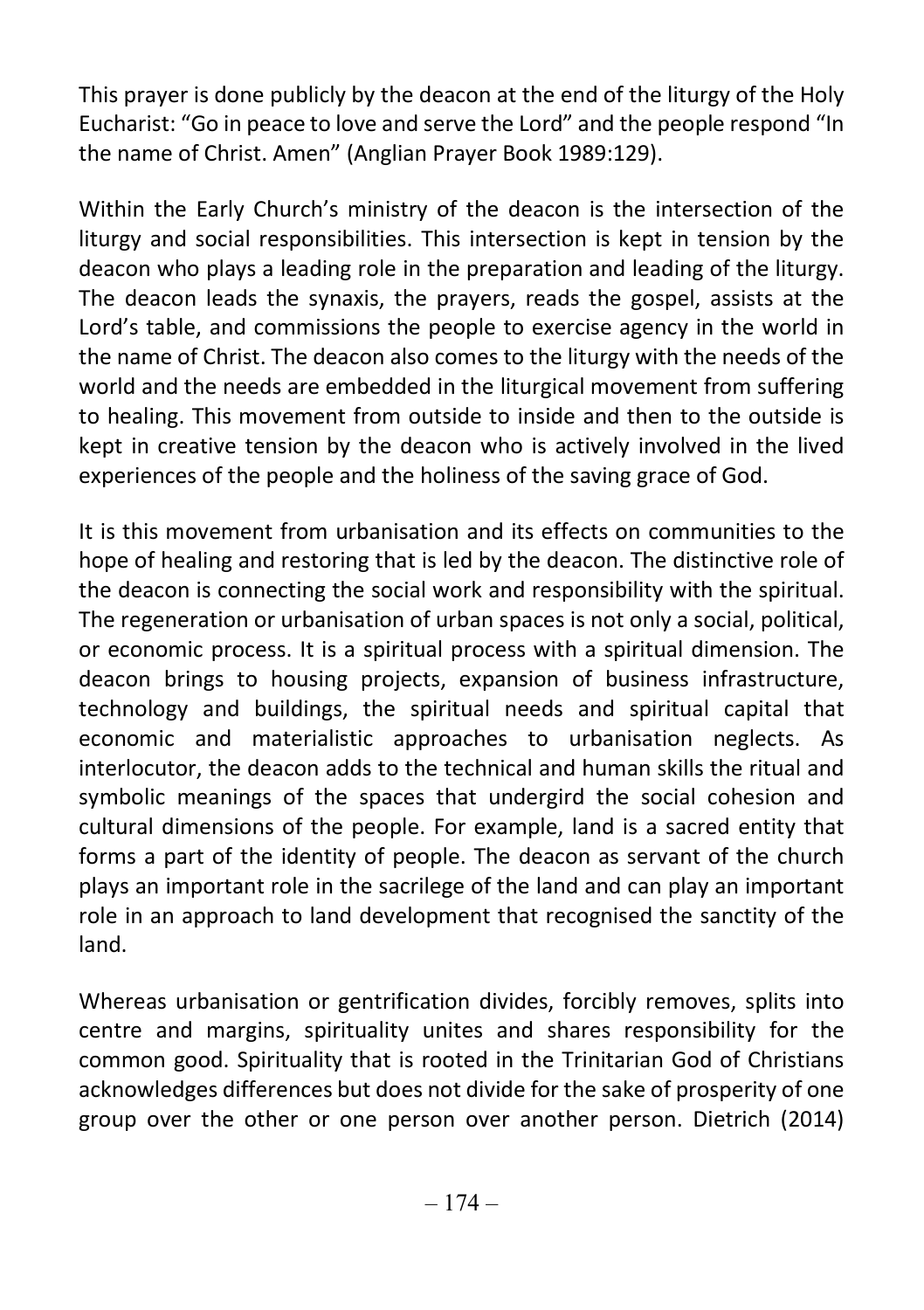quotes Tsele's (2002: 53-55) notion of charitable acts as a united act by both the wealthy and the poor:

God is charitable to his entire creation. Society as whole needs to be made more charitable. We must resist turning charity into a word, an undertaking viewed with suspicion. However, the ultimate objective of diakonia is restorative: it aims to restore the dignity of the poor. In doing so diakonia unites the giver and the receiver, and leaves neither of them unchanged. Thus, it is liberating and transforming.

When regeneration of urban spaces includes the spiritual dimension of personhood, then the process of renewal and development does not only become more wholistic than materialistic profit-driven methods, but the value of the material and human capital is seen for what it really is. The interconnectedness of the persons who reside in urban spaces and the buildings, environment, and non-living beings become more than the exchange of commodities. The deacon's dual role in the liturgy and the community becomes one of a deeper sense of regeneration. It is not just about visiting the sick, providing for those in need and assisting the bishop at the liturgy, it involves the affirmation and blessing of the agency of all the persons affected by urbanisation. There is a strong resistance against treating those at the margins as insignificant for diaconal ministry. Those at the margins are not to be viewed as recipients of aid or good deeds from those in the centre. The margins are spaces of holiness, places of sanctuary, and persons of agency.

The world may tend to see the margins as places of disgrace and powerlessness; however, the biblical witness points towards God who is always present in the struggles of those unjustly pushed to the margins of society. It gives several accounts of God's attention and caring love to people in situations of oppression and consequent deprivation. God hears the cry of the oppressed and responds by sustaining and accompanying them in their journey towards liberation (Exodus 3:7-8). This is the diakonia of God: a diakonia of liberation as well as of restoring dignity, and ensuring justice and peace (World Council of Churches 2013:106-107).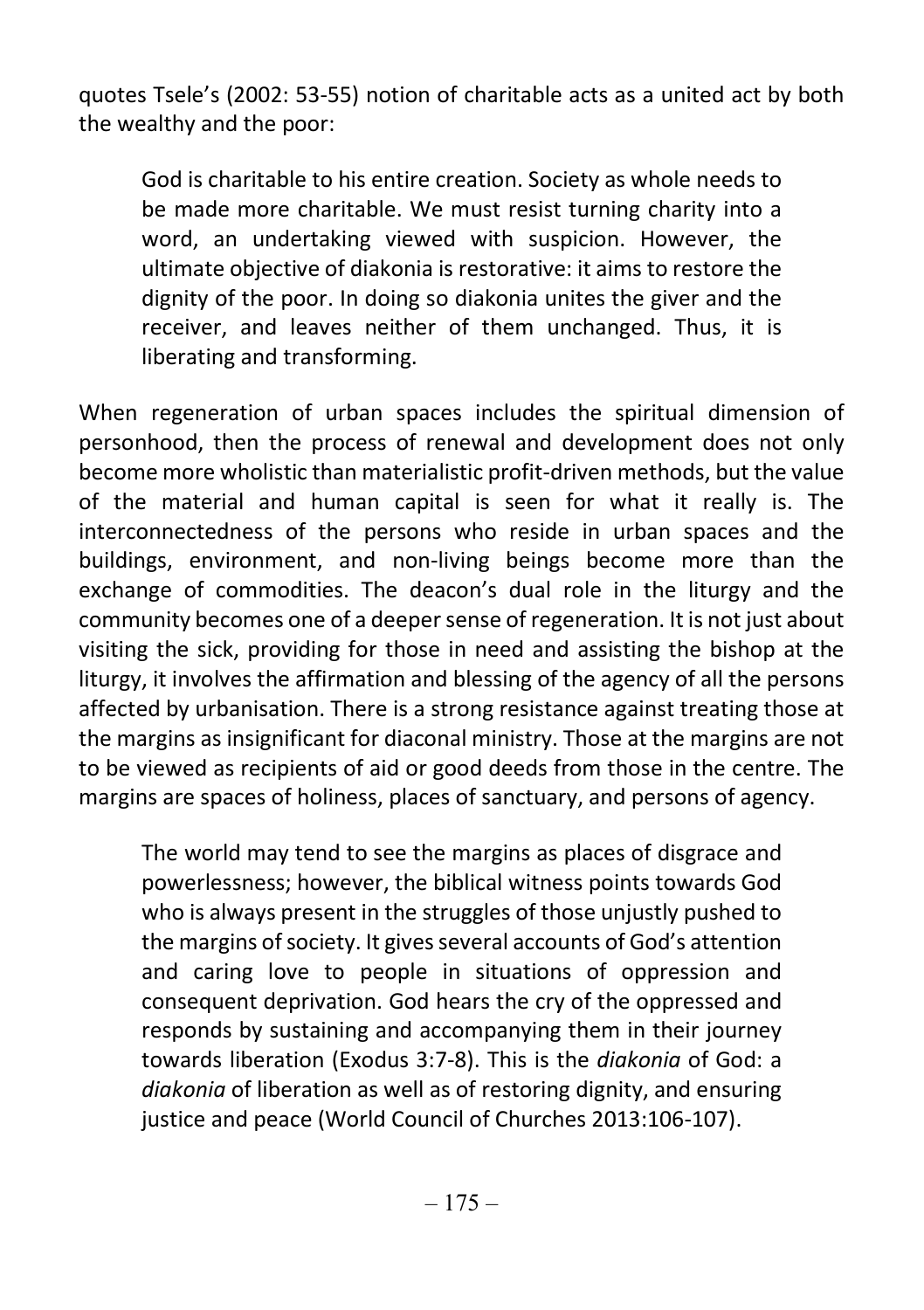When the persons affected by regeneration are viewed from a transcended space as created in the *imago Dei*, then personhood is much more than the biological and psychological make-up of people. The *imago Dei* is both being and doing. The agency of the residence is as substantial as the biological development. Persons have gifts and talents that are part of their identity and if their gifts and talents are suppressed by professional skills and superior technical abilities, the part of their identity is ignored in processes that have detrimental effects for them. The deacon who usually is from the community, or who has strong ties with the community, symbolised the identity of the community, and by exercising the calling as "servant" or "messenger" holds within the liturgy the identity of the community as the image of God.

## Community-oriented ministry

Whilst the diaconate is not desirable to do effective urbanisation on its own, the deacon is in a position to contribute to a more inclusive socially cohesive approach to regeneration. The deacon connects different communities. De Beer (2018) propounds that regeneration processes are completely monopolised from above by policymakers, the wealthy, the powerful, and those with self-interests. He further asserts that within the South African contexts of urbanisation, there are no alternative examples. His "from above and outside" approach is an attempt to counter the top-down approach (2018:2).

After a critical discussion about market- or entrepreneur-led regeneration and university-led regeneration, and pointing out their serious limitations, De Beer (2018) proffers a faith-based urban regeneration that considers a broad collaboration that takes a variety of resources and agents in a allencompassing collaborative approach. He identifies three resources for consideration, namely:

[A]n urban spirituality; a theoretical understanding of (urban) regeneration as integral liberation and transformation; and the employment and mobilisation of socio-spiritual capital (De Beer 2018:2-9).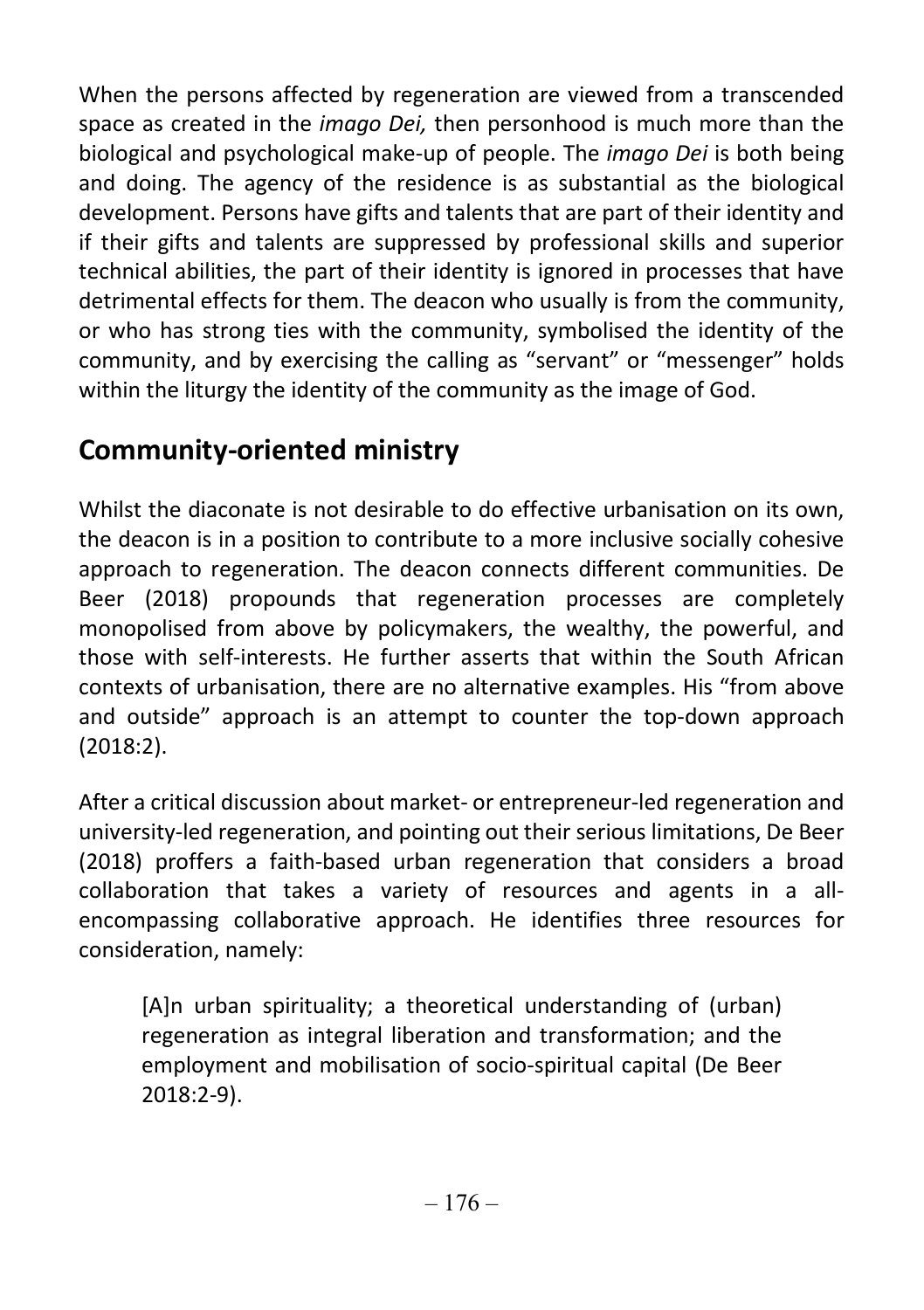This approach, as proposed by De Beer, takes the agency of the residents seriously, and like the diaconate, criticises the neglect of the skills and talents of the residents. The approach also adds the neglected socio-spiritual skills of the people. De Beer includes moral authority, property ownership, human resources and gifts, inherent networks and relationships, and vocation as spiritual capital. These are significant and valuable skills. We would like to add the specific gift of the deacon as interlocuter or messenger or servant. This skill or gift keeps the different contributions of the variety of agents in a creative tension that leads to a common good. The approach also takes into consideration the tradition or history of the community that becomes a fostering force in the direction and shape of the vision of project and process.

Our own developing model of regeneration or urbanisation is a communitydriven approach in which the deacon plays the role of interlocuter. The community becomes the centre of power and invites others into its circle. It is only through a community of lived experiences that real bottom-up, or wholistic or inclusive urbanisation can take place. The deacon, having deep roots in the community, with specialised skills facilitates the broadening of the community. Such a community can be modelled on the Eucharistic community as an open-ended narrative. The Eucharist is a narrative of a particular community who is welcoming, engaging, mutually enriching, and reciprocal. The deacon's role in the liturgy of the Eucharist is to prepare and distribute the transformed elements of bread and wine into symbols of the saving body of Jesus Christ. The deacon welcomes all to participate and receive this transformed material elements as consecrated sacraments. The Anglican Catechism describes the ministry of the deacon as

[T]o represent Christ and his Church, particularly as a servant of those in need; and to assist bishops and priests in the proclamation of the gospel and the administration of the sacraments (Anglican Prayer Book 1989:434).

A community as open-ended narrative has three dimensions. The tradition of such a community is important for the present and future development. The tradition is not fixed but it engages with the past and the present. By tradition we refer to the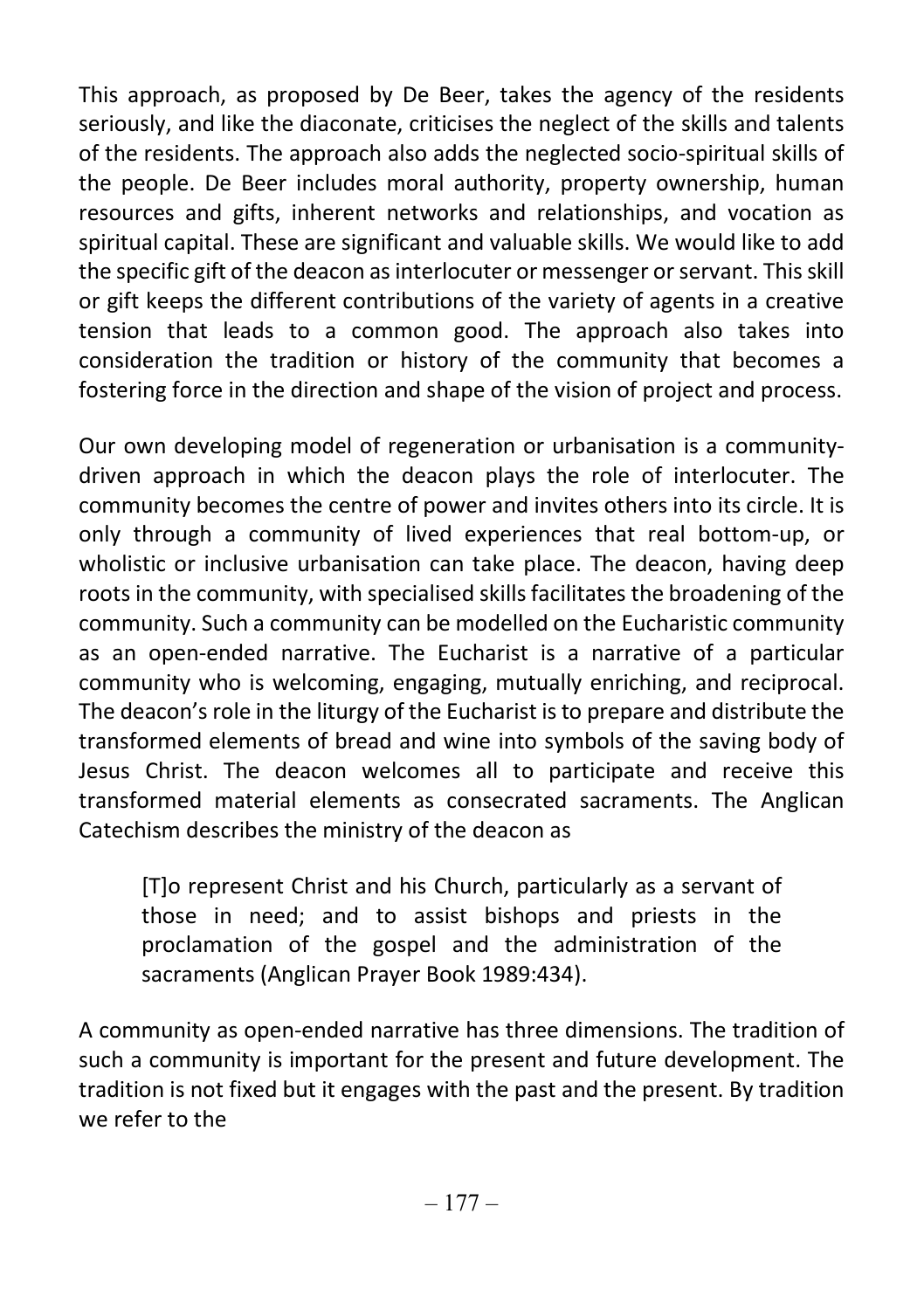[T]he furniture of the mind that is shared by the community and which makes their conversation possible. That is to say, tradition is the shared language that makes communication possible, or more accurately. It is the shared understanding of language that makes communication possible. Because words take their meaning from context and from the way they are used historically, a particular tradition can be understood then as the shared cultural understanding that binds a community together (Lucie-Smith 2007:4).

In other words, tradition is not absolute and fixed, but through constructive dialogue, the past finds meaning in the present through dialogue and a deeper sense of understanding. Dialogue between the Early Church community and the urban community takes on the life-giving nature of an organism and not fixed structures.

The community is also particular and concrete. The community has meaning in the urban contexts with unique situations, lifestyles, relationships, values and skills. These characteristics become assets that can be beneficial for effective urbanisation and development of urban areas. These assets can be regarded as soft skills that take on the nature of social and spiritual rather than technical skills. This does not mean that the community is closed to other persons or communities. The community is open for interaction with different kinds of communities as long as the basis of interaction and dialogue is reciprocal, mutually enriching, and a moral power relation. It is worthwhile highlighting the limitations of national initiatives such as The National Development Plan and the Department of Cooperative Governance and Traditional Affairs (2013). Notwithstanding the good intensions and efforts of these two initiatives to develop an extensive consultative process for development, there are serious limitations. Swart and De Beer (2014) identify the extent to which the use of technocrats and bureaucrats were used at the expense of the residents and communities affected by such efforts of development. Despite their efforts to consult with communities, the details of such consultations were lacking or simply out of the reach of ordinary citizens, especially the communities of urban and city spaces. The vision and strategy of the initiatives is typically a top-down or "from above" approach (2014:3).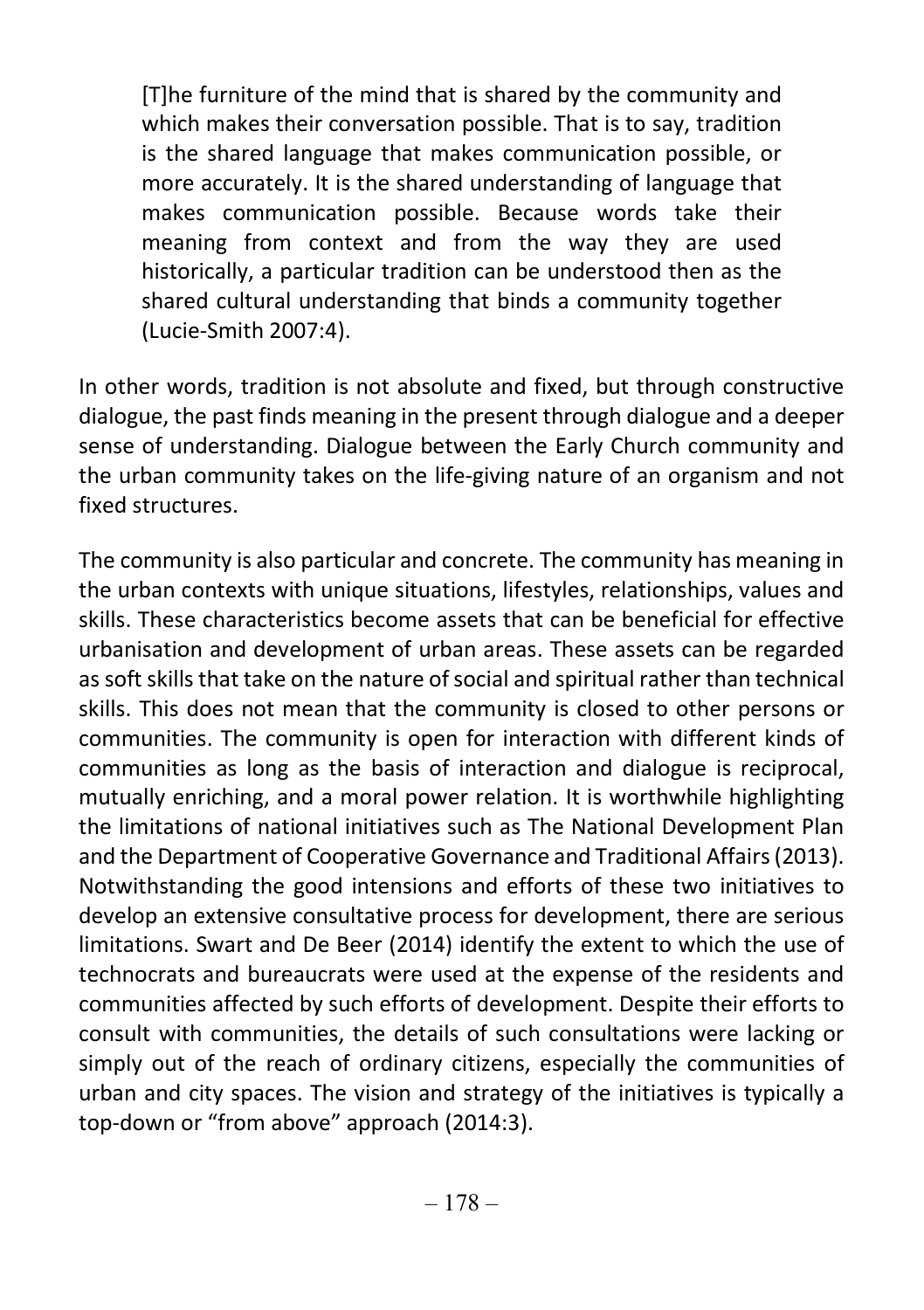The particularity of the community affirms the value of the community for its substance and its function that it plays in regeneration. The context of the community identifies the skills and talents that can be beneficial for the upliftment and progress of the particular community and the other which is generally regarded as the stranger or outsider by big business conglomerates and those at the top of the pyramid. With regard to the particularity of the community of this developing model, the community is open ended and welcomes differences as intersections of growth and progress.

The deacon as servant and messenger connects different communities by proclamation of the Word and dismissing of the gathered community into the urban community. The deacon as reader and preacher of the gospel proclaims the Word of God from the context of the community. The symbolic procession from the middle of the church to the pulpit is a confirmation of different communities that come together and draw capital from each other. The deacon also connects the different communities by pointing all people to the ultimate end of salvation for all. Both the Eucharist and the dismissal are commands to exercise agency of justice and peace.

The community is made up of relational persons. To be created in the *imago* Dei means that the relational nature of God is inherently the essence of what it means to be a person in community. Many urbanisation processes are either liberal or neo-liberal, individualistic, and materialistic. In these processes the dignity and value of personhood is lost for progress sake. The end goal of such processes is maximum profit for the most competitive individuals and technological and industrial agents. My notion of a community urbanisation process is that the relationships of persons with each other, other living beings, and the environment is reciprocal.

For an understanding of this we draw from the theological anthropology of the doctrines of the imago Dei (Catholic) and "The likeness of God" (Eastern Orthodox). With regard to the latter, what it means to be human emerges in the ontology of personhood. Zizioulus, the Eastern Orthodox patriarch, explains that personhood from the perspective of ekstasis refers to something or someone that transcended towards communion. It is a movement from the narrow wholeness of the self towards the other as whole making (Zizioulus 1975:408, cited in Micallef 2019:228). In terms of the former, Horan challenges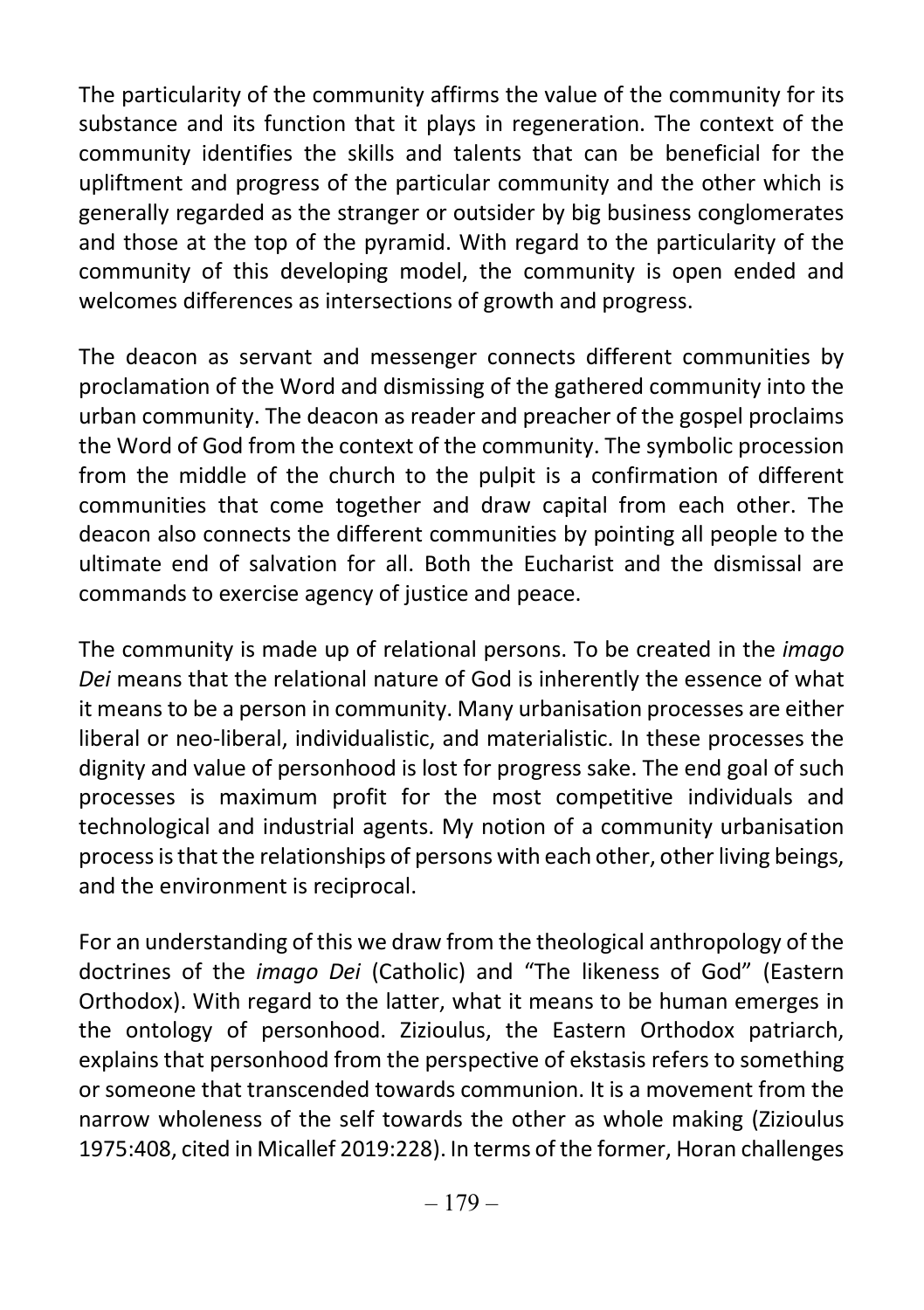the absolute uniqueness of the human being and their culmination of creation that has been the sole theological anthropology of the Catholic tradition. Horan (2019:138) pushes for a theological anthropology that rejects essentialism and depersonalisation for a relationality, dignity, and value-laden personhood.

Residents of urban areas are in a kind of relationship with each other and the environment in such a way that the people do not exploit each other or the environment for their selfish progress. Their relationship is of such a nature that each are created as good, and all creation is equal before God. The environment is not created for the domination, exploitation, or stewardship of persons. In contrast, the environment is created by God as God's own and should be nurtured and cared for by persons. Persons are created and called by God. The creation of persons is not separated from their vocation as carers of God creation.

The relationship of persons, other living beings, and the environment is not of a marginalisation, alienation, or domination kind. Relationships foster mutually enriching and reciprocal growth. Persons are not absolutely unique but through relationships engage in facilitation of differences for the maturation of all creation. Different skills, resources, gifts, talents, and abilities are drawn from all creation in an effort to care for creation, especially the displaced, marginalised, and deprived persons.

The specific ministry of care for the marginalised, sick, excluded, poor and exploited combined with the liturgical ministry of sacraments and proclamation can play a major role to affirm the all-inclusive creation of God. The deacon can present both the material and spiritual capital before God and the community for the benefit of all creation. The deacon holds the vision of mutual enrichment and reciprocal growth before God in the intercessory prayers.

## Conclusion

We have engaged in a critical discussion with some of the primary sources of foremost South African scholars about theological perspectives of urban ministry and urbanisation. De Beer, Swart, Ribbens, Headley, and James make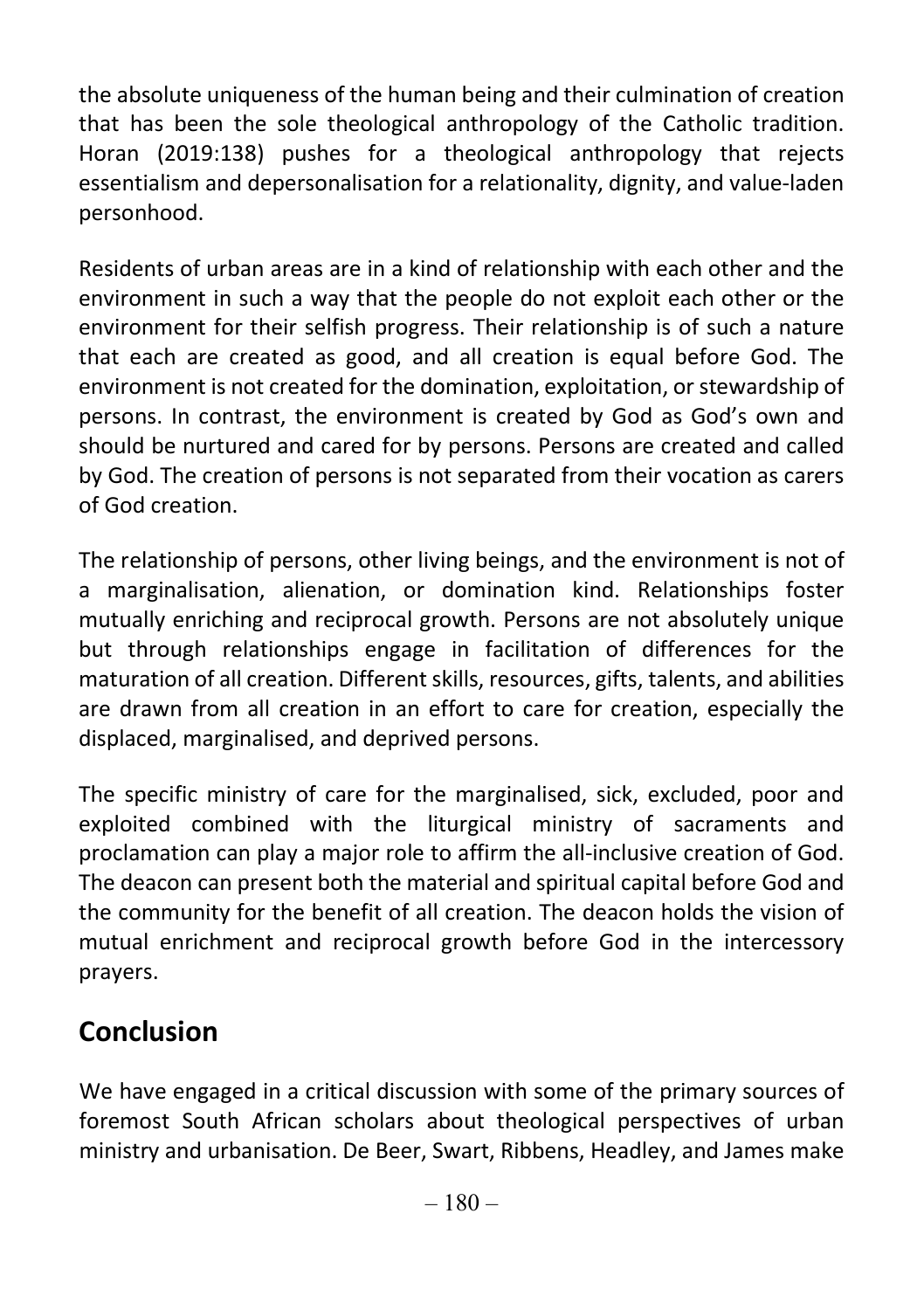significant contributions to the discourse of urban ministry and their contributions included faith communities, theological education, the Bible, faith-based organisations and, more significantly, conceptualisations of urbanisation. These scholars represent some of the most up to date and innovative contributions in the discipline.

We have contributed by assessing the ministry of the deacon or the diaconate for effective urbanisation. The conceptualisation of the three interlinking terms of diaconal, deacon and diaconal ecclesiology points towards an intersectional movement of liturgy and social responsibility as found in the Early Church's notions of the ministry of the deacon. The Reformation and twentieth century notions of diaconia which is prominent in the ecumenical movement follows a similar line as that of the Early Church.

The final part of our contribution is to apply the ministry of the deacon as interlocuter to urbanisation and the effects it has on the community and their lived experience. The deacon as interlocuter is embedded in both the liturgy and social ministry. As interlocuter, the deacon adds a spiritual dimension to the urbanisation process. The deacon also connects different communities within a context of open-endedness. These two spaces of intersection transcend the narrow materialistic and profit orientation of liberal and neoliberal urbanisation processes. The interlocuter challenges the displacement and marginalisation of local communities as a result of technocratic and bureaucratic development systems as exclusive and dislodging of social cohesive communities.

We also realise that our developing community-oriented model is in its infancy stage and does not engage the technical aspects of urbanisation in any detail. Our future research will analyse existing processes of urbanisation from the technical and technological and how the ministry of the deacon can constructively and critically contribute to the skills needed to engage urbanisation processes more broadly.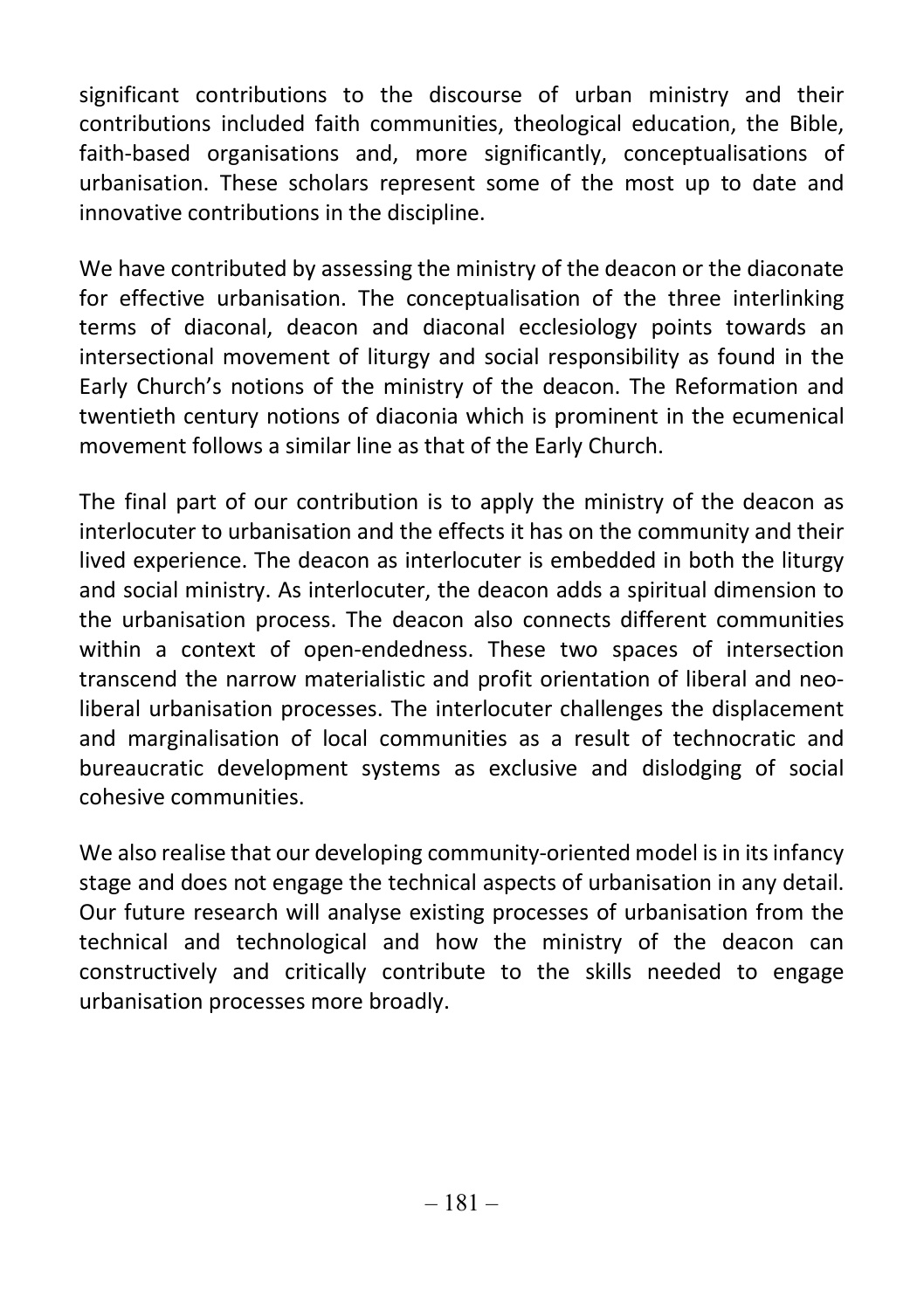# Bibliography

An Anglican Prayer Book 1989, 1989/2007, The Anglican Church of Southern Africa, HarperCollins Publishers: Jeppestown.

Christensen, M.M., 2019, Historical perspectives on Diaconal Ecclesiology, in S. Dietrich, K. Jorgensen, K.K. Korslien, & Nordstokke, K. (eds). The Diaconal Church (Regnum, Oxford), pp. 41-54.

De Beer, S.F., 2018, 'Faith-based action and urban regeneration', HTS Teologiese Studies/Theological Studies 74(3), 1-11.

Dietrich, S., 2019, Mercy and Truth are met Together: Righteousness and peace have kissed each other (Psalm 85:10): Biblical and Systematic theological perspectives on Diakonia as advocacy and fight for justice, in S. Dietrich, K. Jorgensen, K.K. Korslien, & K. Nordstokke (eds), The Diaconal Church (Regnum, Oxford), pp. 13-27.

Headley, S.D., 2018, 'A praxis-based approach to theological training in Cape Town', HTS Teologiese Studies/Theological Studies 74(3), 1-7.

Horan, D.P. 2019, Catholicity and emerging personhood: A contemporary theological anthropology, Orbis Books, New York.

James, G., 2015, 'Urban theology endeavours and a theological vision of hope and justice for post-apartheid South African cities', Stellenbosch Theological Journal, 1(2), 43-68.

Klaasen, J., 2020, 'Diakonia and Diaconal church', Missionalia, 48(1), 120-133.

Knoetze, H., 2019, 'Diakonia Trinitatis Dei as/and Transformational development: A South African perspective', The Ecumenical Review, 7(1-2), 147-160.

Lucie-Smith, A., 2007, A narrative theology and moral theology: The infinite horizon, Ashford Publishing Company, Hampshire.